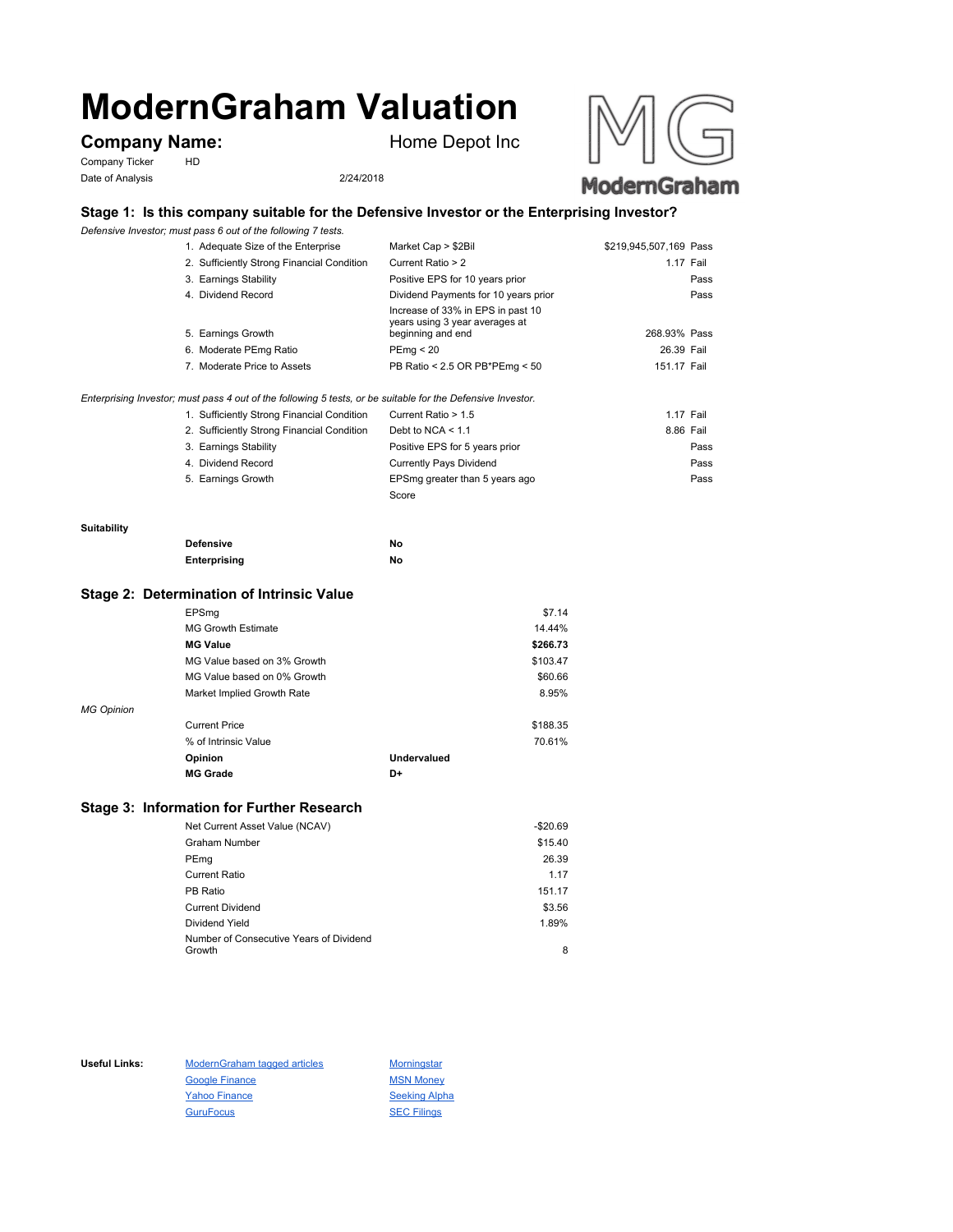| <b>EPS History</b> |        | <b>EPSmg History</b>                 |                  |
|--------------------|--------|--------------------------------------|------------------|
| Next Fiscal Year   |        |                                      |                  |
| Estimate           |        | \$8.58 Next Fiscal Year Estimate     | \$7.14           |
| Jan2018            | \$7.29 | Jan2018                              | \$6.12           |
| Jan2017            | \$6.45 | Jan2017                              | \$5.25           |
| Jan2016            | \$5.46 | Jan2016                              | \$4.39           |
| Jan2015            | \$4.71 | Jan2015                              | \$3.64           |
| Jan2014            | \$3.76 | Jan2014                              | \$2.92           |
| Jan2013            | \$3.00 | Jan2013                              | \$2.36           |
| Jan2012            | \$2.47 | Jan2012                              | \$2.01           |
| Jan2011            | \$2.01 | Jan2011                              | \$1.86           |
| Jan2010            | \$1.57 | Jan2010                              | \$1.91           |
| Jan2009            | \$1.34 | Jan2009                              | \$2.15           |
| Jan2008            | \$2.37 | Jan2008                              | \$2.50           |
| Jan2007            | \$2.79 | Jan2007                              | \$2.46           |
| Jan2006            | \$2.72 | Jan2006                              | \$2.18           |
| Jan2005            | \$2.26 | Jan2005                              | \$1.81           |
| Jan2004            | \$1.88 | Jan2004                              | \$1.51           |
| Jan2003            | \$1.56 | Jan2003                              | \$1.26           |
| Jan2002            |        | \$1.29 Balance Sheet Information     | 1/1/2018         |
| Jan2001            |        | \$1.10 Total Current Assets          | \$18,933,000,000 |
| Jan2000            |        | \$1.00 Total Current Liabilities     | \$16,194,000,000 |
| Jan1999            |        | \$0.71 Long-Term Debt                | \$24,267,000,000 |
|                    |        | <b>Total Assets</b>                  | \$44,529,000,000 |
|                    |        | Intangible Assets                    | \$2,275,000,000  |
|                    |        | <b>Total Liabilities</b>             | \$43,075,000,000 |
|                    |        | Shares Outstanding (Diluted Average) | 1,167,000,000    |